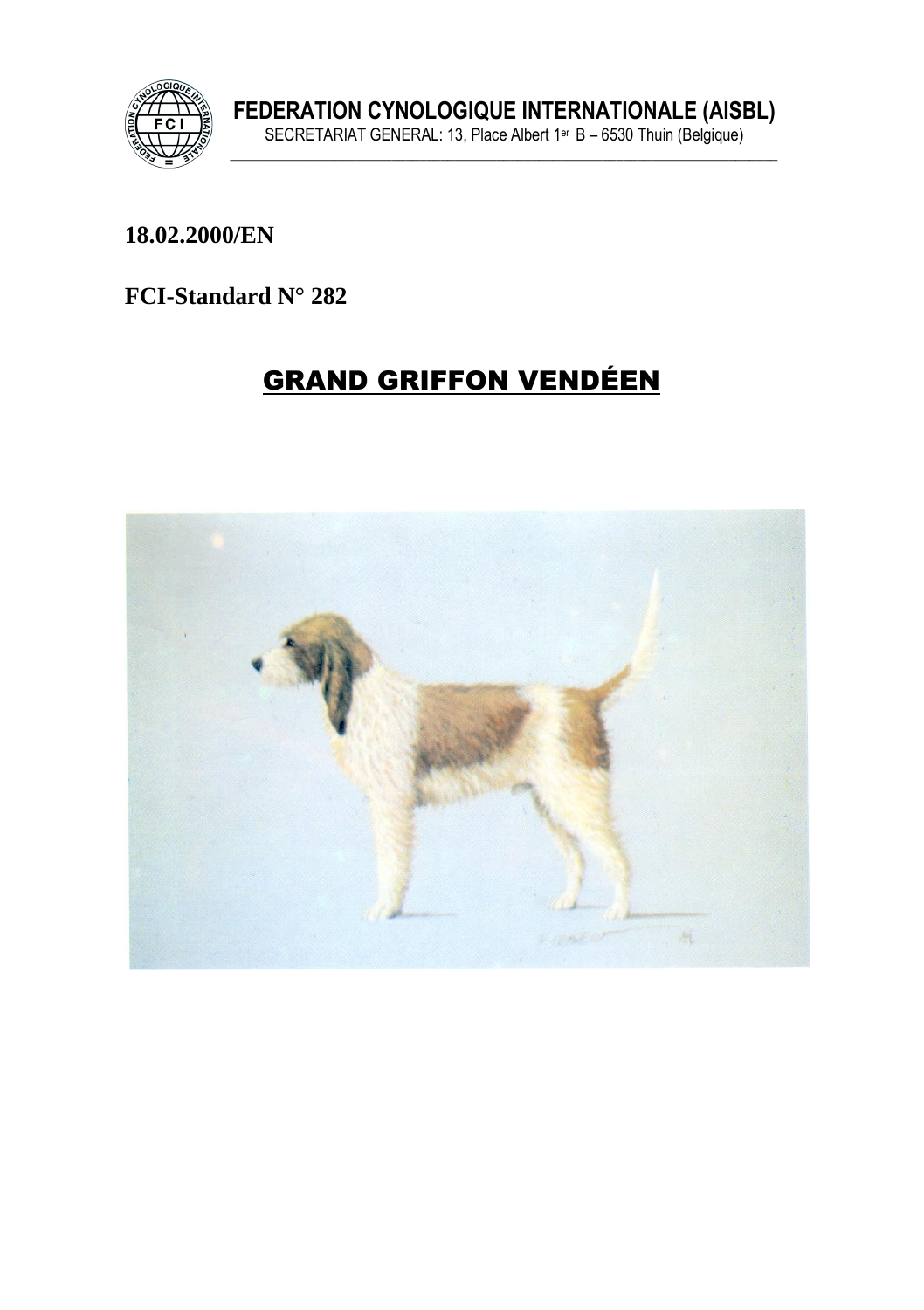**TRANSLATION**: John Miller and Raymond Triquet. Official language (FR).

**ORIGIN**: France.

#### **DATE OF PUBLICATION OF THE OFFICIAL VALID STANDARD**: 09.01.1999.

**UTILIZATION** : Scenthound used by hunters with or without guns, of large game, stag, roe-deer, wild boar, fox, generally in a pack or individually as a limer (dog held on a lead and used for picking up a cold trail).

| FCI-CLASSIFICATION: Group 6 Scenthounds, and related |  |                                 |
|------------------------------------------------------|--|---------------------------------|
|                                                      |  | breeds.                         |
|                                                      |  | Section 1.1 Large-sized Hounds. |
| With working trial.                                  |  |                                 |
|                                                      |  |                                 |

**BRIEF HISTORICAL SUMMARY**: Initially only the Grand Vendéen existed. It was a short-haired variety of Vendéen descending from the « Greffier » \* or from the so-called « King 's white hound »\*. Neither should we forget mentioning the « griffon fauve de Bretagne » in its origins because the former enters for an important part into the bloodlines of the « Greffier ». The « Chien Gris de St. Louis » and the « Griffon de Bresse » (descendant of Segusian ancestors) brought as well their contribution to the creation of the Grand Griffon.

(\* Early 16th century - Translator's note.)

**GENERAL APPEARANCE**: A very old breed, French in type, receptive and determined, distinguished in its shapes and gaits. Well proportioned construction, robust without heaviness.

### **BEHAVIOUR / TEMPERAMENT**:

Behaviour: Fine nose, has a beautiful voice; assiduous on the track, does not refuse thorny undergrowth, needs large territories.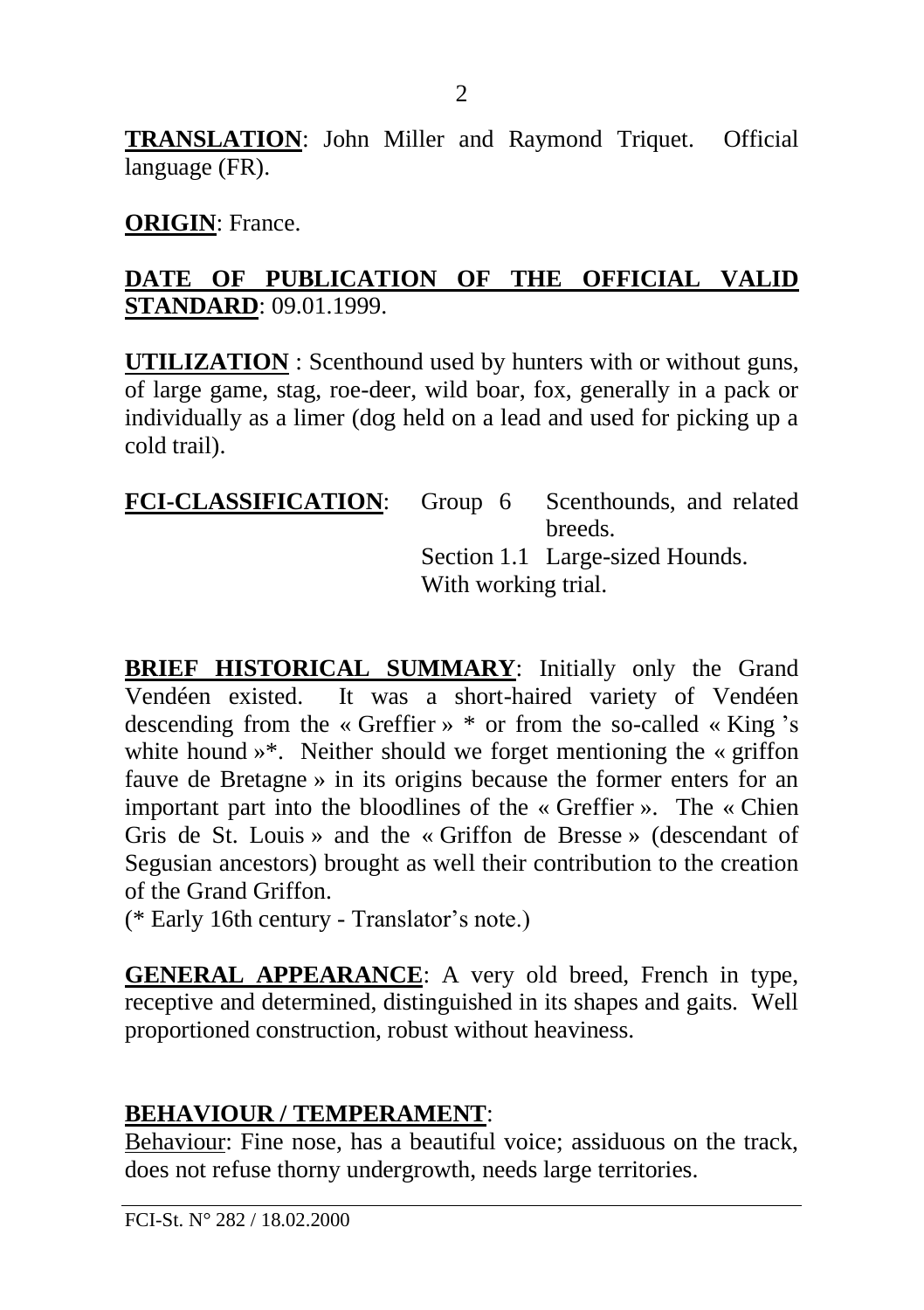Temperament: Docile, but wilful and passionate, needs to be kept well in hand.

### **HEAD**

#### CRANIAL REGION:

Skull: Seen from the front, rather well domed, but not too wide between the leathers.

Stop: Slightly defined.

#### FACIAL REGION:

Nose: Strong, black except for white and orange coats where a brown nose is tolerated; nostrils well open.

Lips: Pendulous flews covering well the lower jaw and giving the front of the muzzle a square profile; they are well covered with moustaches.

**EYES**: Dark colour, large and bright, the eyebrows well pronounced but not covering the eye. The conjunctiva must not be apparent.

**EARS**: Leathers : Typical of a French scenthound, they are supple, narrow and fine, covered with long hair and ending in an elongated oval, well turned inwards; low set below the level of the eye, they must be able to reach beyond the end of the nose.

Muzzle: Of equal length to that of the skull, strong, straight or slightly convex.

Jaws/Teeth: Scissor bite. Incisors set square to the jaws.

**NECK**: Elegant, without dewlap.

### **BODY**:

Back: Solid, straight or rising very slightly.

Loin: Well muscled.

Chest: Not too wide, quite deep, reaching elbow level.

Ribs: Moderately rounded and long.

Underline and belly: Rather dawn up but well filled.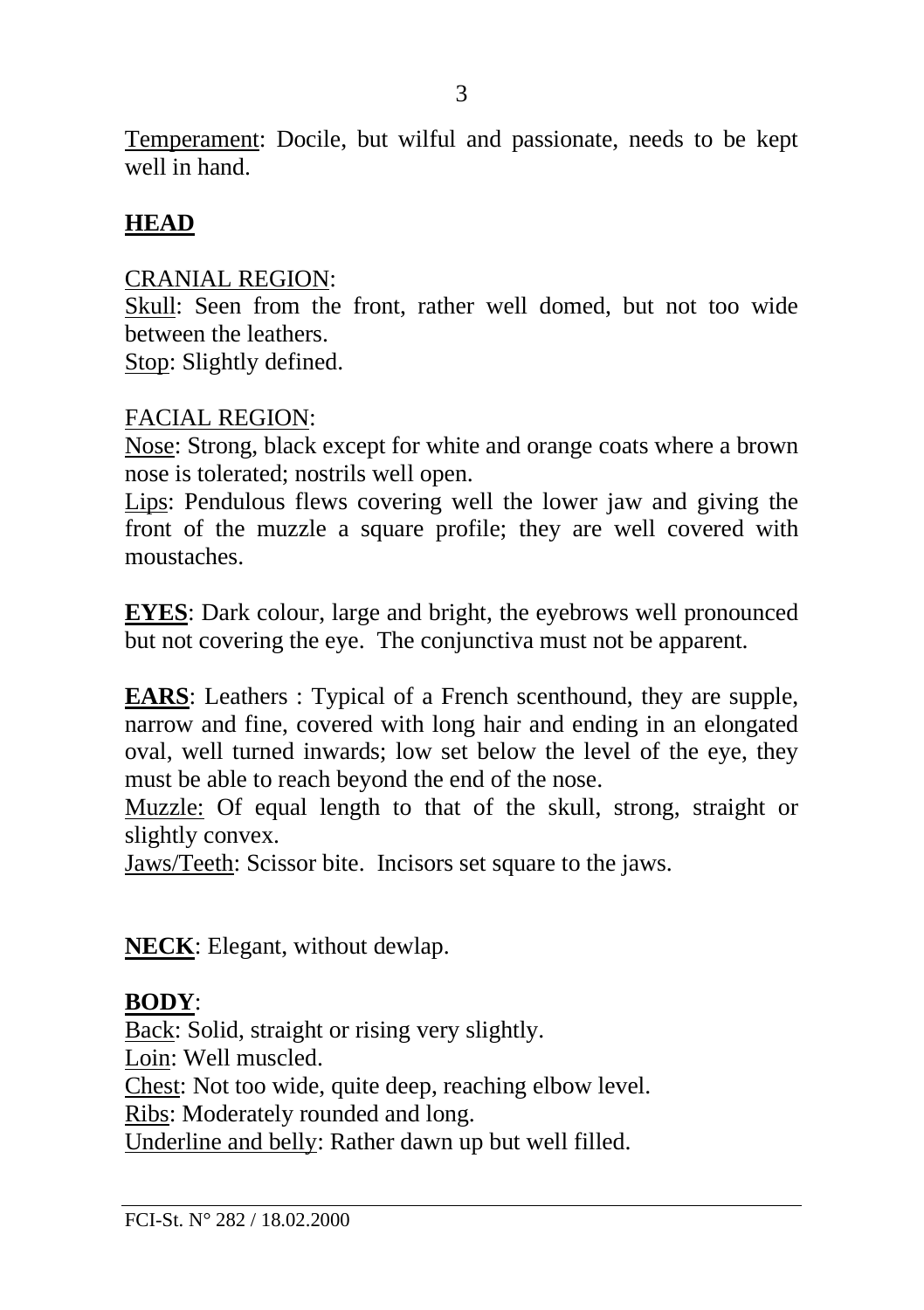**TAIL**: Thick at the base, tapering progressively, set high, carried as sabre tail, but never as a sickle; rather long.

### **LIMBS**

FOREQUARTERS: General appearance: Powerful. Shoulder: Long, lean and oblique. Elbow: Close to the body. Forearm: Strong bone construction, straight. Forefeet: Not too strong, pads hard, the toes well arched and tight, the nails solid. A good pigmentation of pads and nails is desirable.

### HINDQUARTERS:

General appearance: Hip bones solid. Apparent.

Thigh: Long and muscled.

Hock-joint: Broad and well let down; seen from the rear, neither cow-hocked nor bandy-legged; seen in profile angle of hock moderate.

Hind feet: Not too strong, pads hard, the toes well arched and tight, the nails solid. A good pigmentation of pads and nails is desirable.

### **GAIT / MOVEMENT**: Supple, even, active.

**SKIN:** Not too fine, supple. Often marbled in the tricolour subjects. No dewlap.

### **COAT**

Hair: Long without exaggeration, sometimes bushy and harsh (coarse and hard); undercoat dense; the belly and the inside of the thighs must not be bare; eyebrows well pronounced but not covering the eye.

Colour: Black with white spotting (white and black). Black with tan markings (black and tan). Black with light tan markings. Fawn with white spotting (white and orange).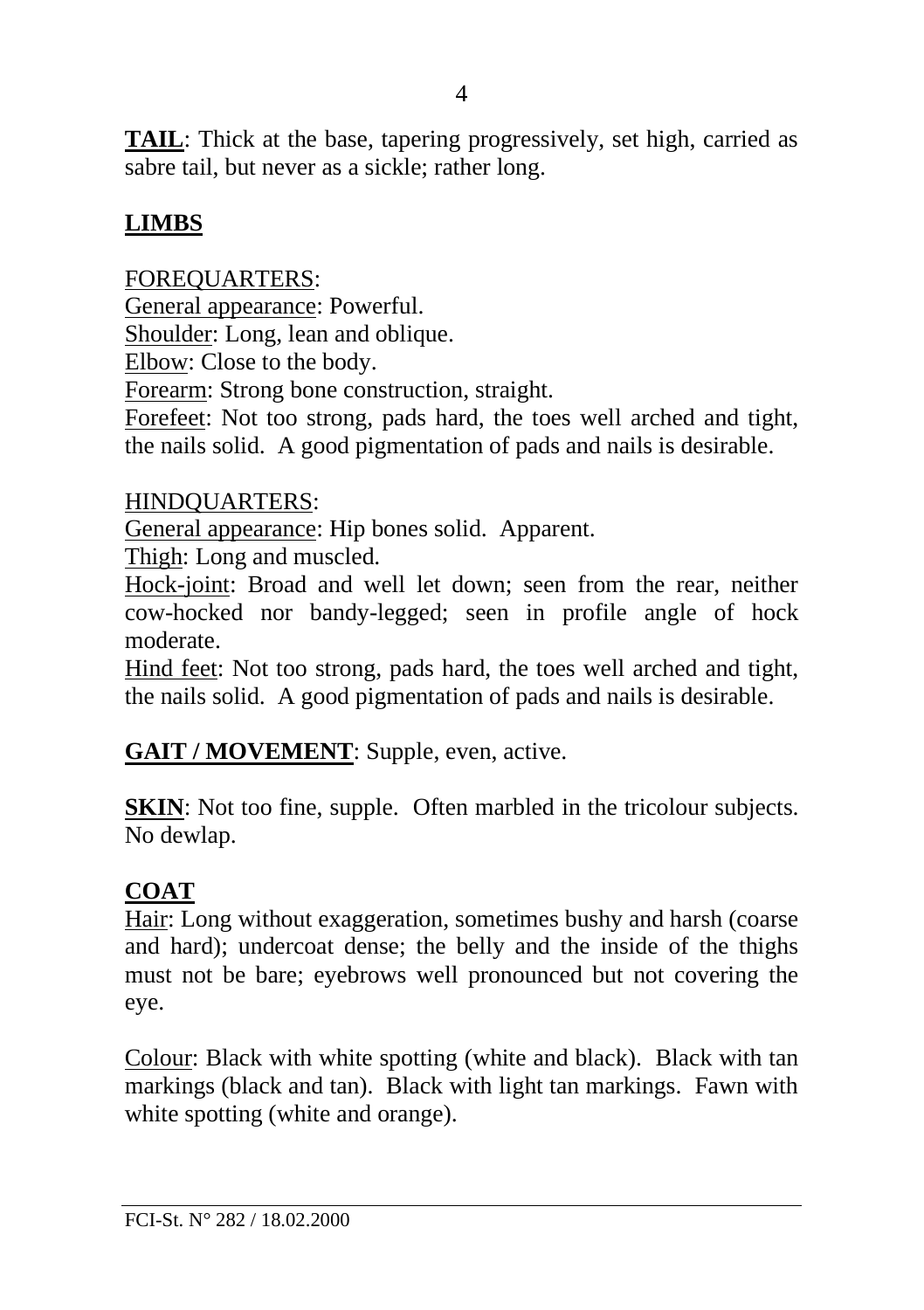Fawn with black mantle and white spotting (tricolour). Fawn with black overlay. Pale fawn with black overlay and white spotting. Pale fawn with black overlay. Traditional name: hare colour, wolf colour, badger colour or wild boar colour.

### **SIZE**:

Height at withers: Male from 62 cm to 68 cm. Female from 60 cm to 65 cm. With a tolerance of 1 cm more or less.

**FAULTS** : Any departure from the foregoing points should be considered a fault and the seriousness with which the fault should be regarded should be in exact proportion to its degree and its effect upon the health and welfare of the dog.

### Head:

- Too short.
- Flat skull.
- Muzzle short.
- Depigmentation of the nose, lips or eyelids.
- Pincer bite
- Light eye.
- Leathers set high, short, insufficiently turned in or lacking hair.

### Body:

- Lacking volume.
- Appearance too heavy.
- Topline not firm enough.
- Croup falling away.

### Tail: Deviated.

### Limbs:

- Insufficient bone.
- Angulation too straight.
- Hocks too close.
- Slack in pasterns.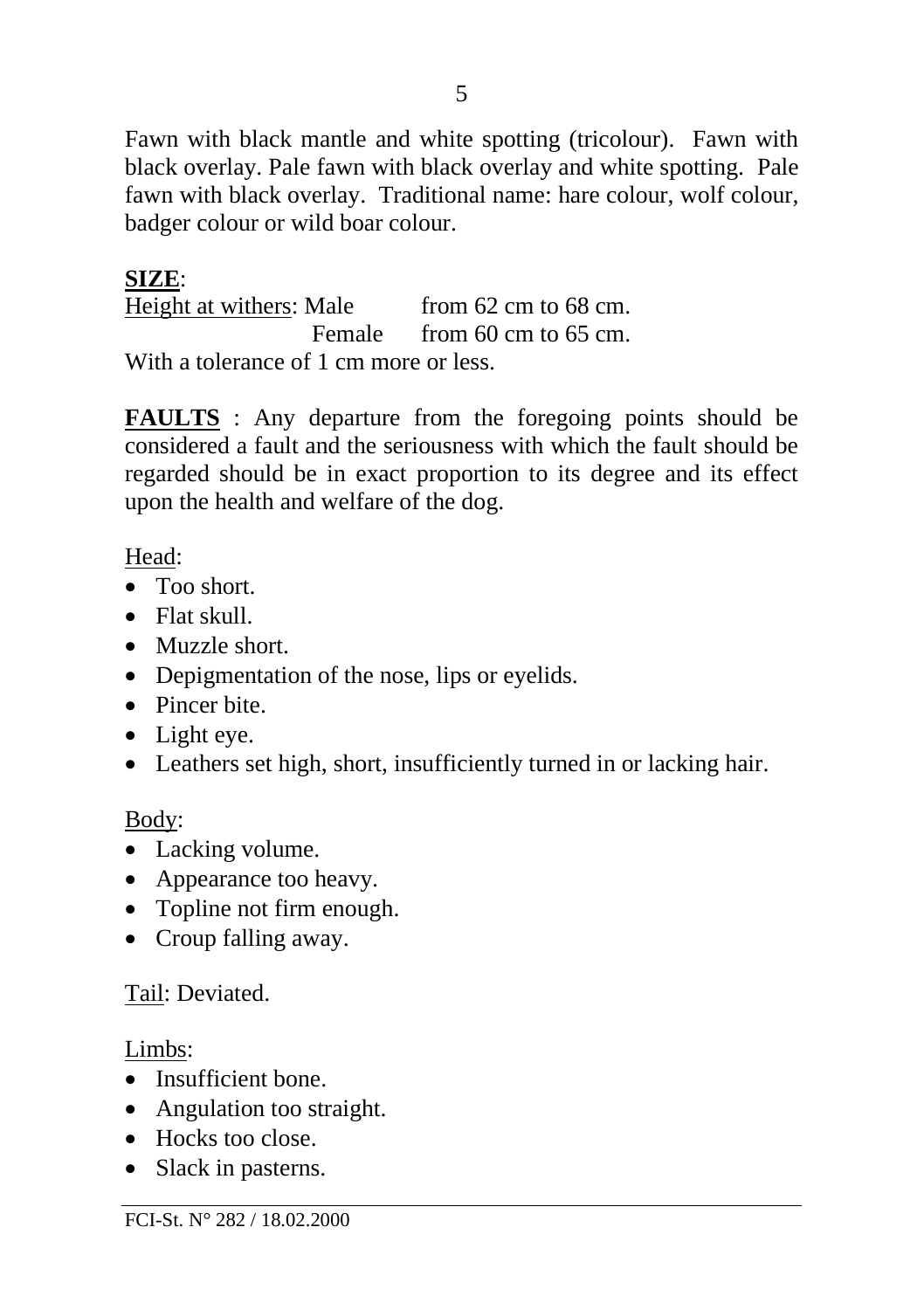Hair:

• Insufficiently dense, fine hair.

### Behaviour:

• Timid subject.

# **DISQUALIFYING FAULTS**:

- Aggressive or overly shy dogs.
- Any dog clearly showing physical or behavioural abnormalities shall be disqualified.
- Lack of type.
- Prognathism (overshot or undershot mouth).
- Wall eye. Eye of different colours (Heterochromia).
- Lack of space in the sternal region; ribs too narrow towards the lower end.
- Kinky tail.
- Woolly coat.
- Self coloured coat black or white.
- Important depigmentation.
- Size outside the standard.
- Noticeable invalidating defect.
- Anatomical malformation.

## **N.B.**:

- Male animals should have two apparently normal testicles fully descended into the scrotum.
- Only functionally and clinically healthy dogs, with breed typical conformation should be used for breeding.